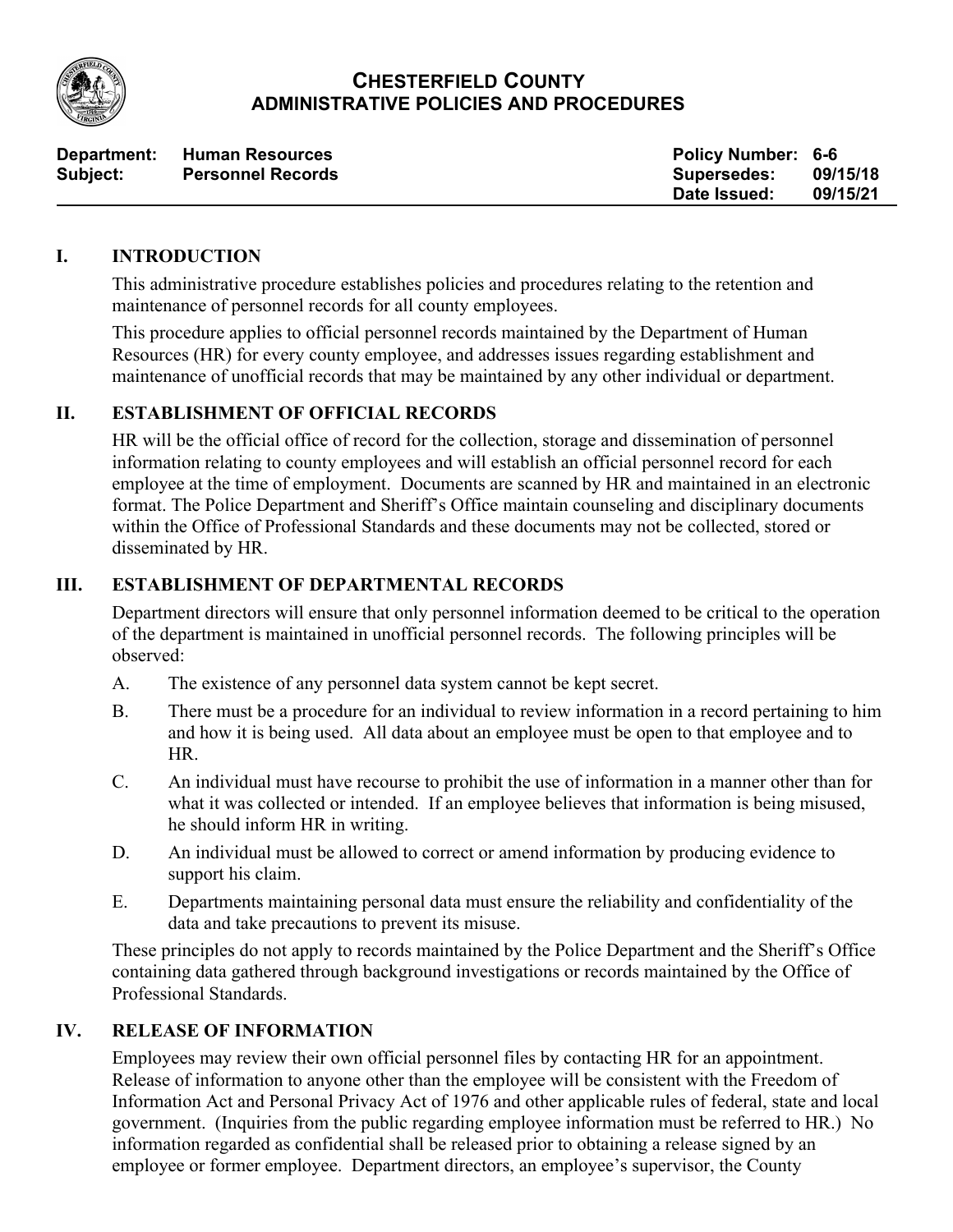Attorney's Office, Human Resources, or other management representatives with a legitimate need to review these records, and the department HR liaison may have access to the files of employees within their department without a signed release of information.

# **V. PROCEDURE**

- A. **File Organization –** The personnel file shall initially contain:
	- 1. Original Application for Employment (not including EEO Form)
	- 2. Offer Letter, if applicable
	- 3. Signed Offer Acceptance Form, if applicable
	- 4. Original Personnel Action Form
	- 5. W-4 Federal Withholding Allowance Certificate
	- 6. VA-4 Employee's Virginia Income Tax Withholding Exemption Certificate
	- 7. ID Photo/Driver's License
	- 8. Social Security Card (copy)
	- 9. County New Hire Placement Form for Full-Time Employees, if applicable
	- 10. VRS Member's Information and Beneficiary Designation, if applicable
	- 11. County Certification of Prohibition Against VRS In-Service Distribution, if applicable
	- 12. Signed Acknowledgment and Receipt of Administrative Policies and Procedures
	- 13. Signed Acknowledgment and Receipt of Employee Handbook
	- 14. Health Care and Dental Enrollment Forms, if applicable
	- 15. Deferred Compensation Enrollment Form, if applicable
	- 16. Long Term Disability Form/Authorization, if applicable
	- 17. Optional Group Life Insurance Form, if applicable
	- 18. Child Support Disclosure Form

Information from these documents is used to build the employee electronic data file.

- B. **File Maintenance –** Additional documents will be added to the employee's personnel file as soon as possible after submission to HR. These documents shall include:
	- 1. National Safety Council Certificate of Completion (of defensive driver training) *(Moved from file organization list, since these documents come later.)*
	- 2. Applications for Employment (if selected for another county position)
	- 3. Personnel Action Forms and supporting documents
	- 4. Employee Development Program Documents (Performance Appraisal Reports)
	- 5. Letters of Commendation/Reprimand
	- 6. Reports of Separation/Letter of Resignation
	- 7. VRS Application for Service or Disability Retirement
	- 8. VRS Refund Request and Membership Withdrawal
	- 9. Health and Dental Care Open Enrollment and Change Forms
	- 10. Deferred Compensation Enrollment/Change Form
	- 11. Training Certificates
	- 12. Documentation of employee recognition, including but not limited to, Cash Award forms, Non-cash Award forms, Recognition Central STAR certificates